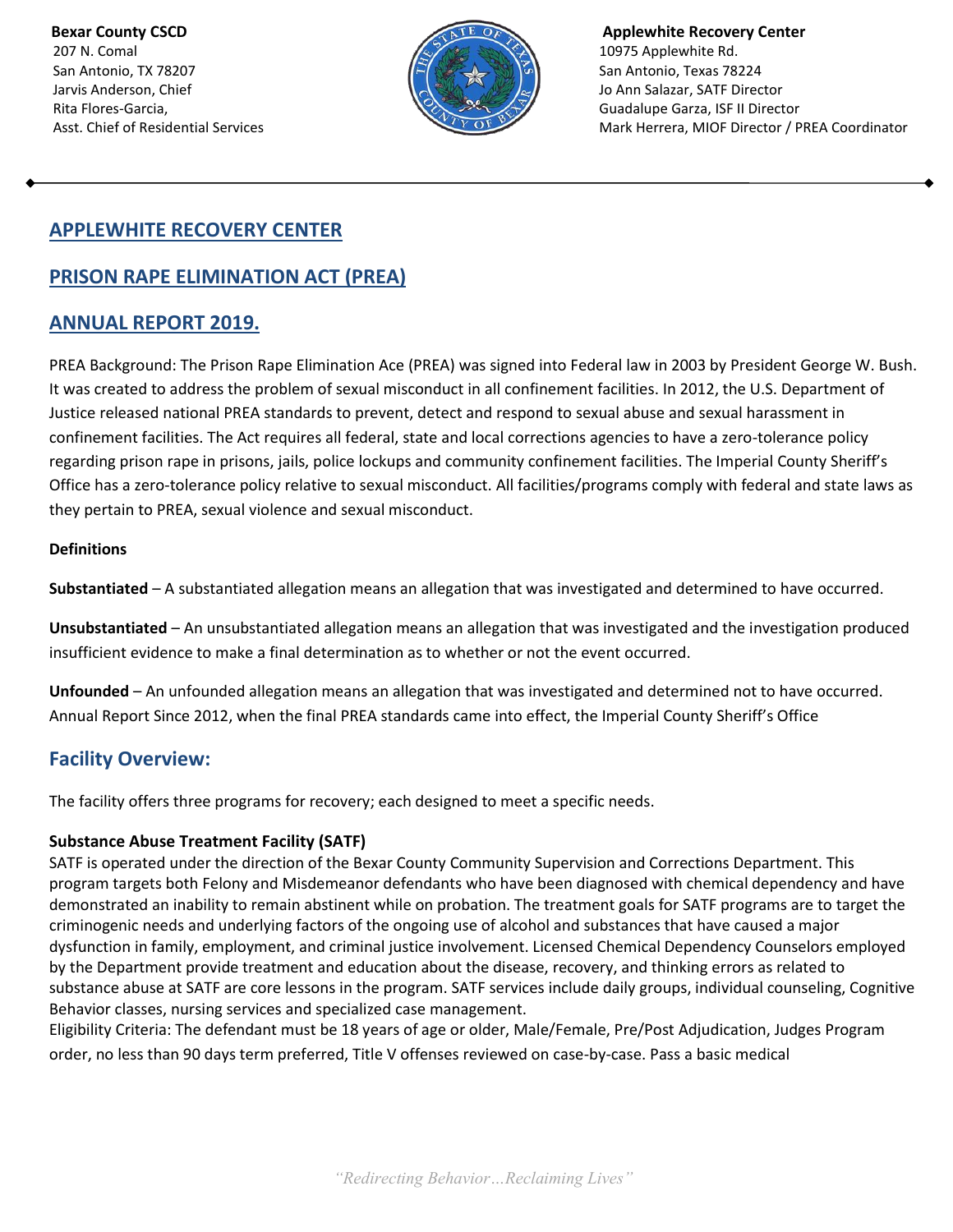207 N. Comal 2007 N. Comal 2007 N. Comal 2007 N. Comal 2007 N. Comal 2007 N. Comal 2007 N. Comal 2007 N. Coma San Antonio, TX 78207 San Antonio, Texas 78224 Jarvis Anderson, Chief John Balazar, SATF Director



**Bexar County CSCD Applewhite Recovery Center Applewhite Recovery Center** Rita Flores-Garcia, **Guadalupe Garza, ISF II Director** Asst. Chief of Residential Services Mark Herrera, MIOF Director / PREA Coordinator

screening. Must be diagnosed with Alcohol/Drug dependence and recommended for residential treatment per the Treatment Alternatives to Incarceration Program (TAIP). The defendant cannot have any visible physical handicaps or serious medical problems that will interfere with program participation. Defendants must not demonstrate or present a history of serious mental illness or be on a regimen of psychotropic medications. The Substance Abuse Treatment Facility has a capacity for 150 male and 50 female defendants.

#### **Mentally Impaired Offender Facility (MIOF)**

MIOF is operated under the direction of the Bexar County Community Supervision and Corrections Department. Misdemeanor and Felony defendants with severe and persistent mental illness are the preferred population for admission to MIOF. The goal of this residential facility is to utilize best practices in the provision of mental health and substance abuse treatment in order to assist in the stabilization and rehabilitation of the defendant with mental illness. Treatment and stabilization of psychiatric symptoms at MIOF will provide the defendant the opportunity for mental health recovery and successful reintegration into the community. MIOF services include regular visits with the MIOF psychiatrist, individual/group psychotherapy, and substance abuse counseling, medication management, disease/medication education, and discharge planning are core services provided at MIOF.

Eligibility Criteria: The defendant must be 18 years of age or older, must be court ordered for a minimum of 120 days and no more than 180 days. Title V offenses reviewed on case-by case. The defendant must have an active diagnosis that is classified as a severe and persistent mental illness under the subtype of "Priority Population." The defendant must not present or demonstrate active thoughts or behaviors of self-harm or thoughts of harm to others. The defendant will also need to pass a basic medical screening and examination and may not have any visible physical handicaps or chronic medical problems that will interfere with program participation. The MIOF residential program is a 60 bed custodial facility, which has the capacity to provide mental health treatment for 30 females and 30 males.

### **Intermediate Sanction Facility (ISF-II)**

The ISF-II is operated under the direction of the Bexar County Community Supervision and Corrections Department. The mission of the ISFII is to divert young male defendants from overcrowded jails, prisons, and provide education and treatment that will encourage the defendant to change their thinking patterns that can lead to pro-social behaviors and decrease the risk of recidivism and increase the opportunity for a successful reintegration in the community. The ISF-II utilizes in-house programming which is provided by Licensed Clinical staff, specialized trained residential community supervision officers, and local social service agencies. ISF II residents are taught techniques to control and change habits in order to redirect behavior that will lead to the decrease risk of recidivism, decrease use of substances, and decrease victimization to the community, family, and the defendant. Cognitive based programming, individual and group counseling, homework assignments, pro social modeling, self-awareness, substance abuse education, community service participation, and discharge planning are essential program components at ISF II. Eligibility Criteria: The male defendant must be 18 years of age or older, Felony/Misdemeanor Offense(s), Pre/Post Adjudication, Judges Program order, No less than 60 days term preferred, Title V offense(s) reviewed on case-by case. Defendants must not demonstrate or present history of serious mental illness or be on a regimen of psychotropic medications. The defendant will also need to pass a medical screening. The defendant cannot have any visible physical handicaps or serious medical problems that will interfere with program participation. The ISFII is a 40 bed; all male custodial facility.